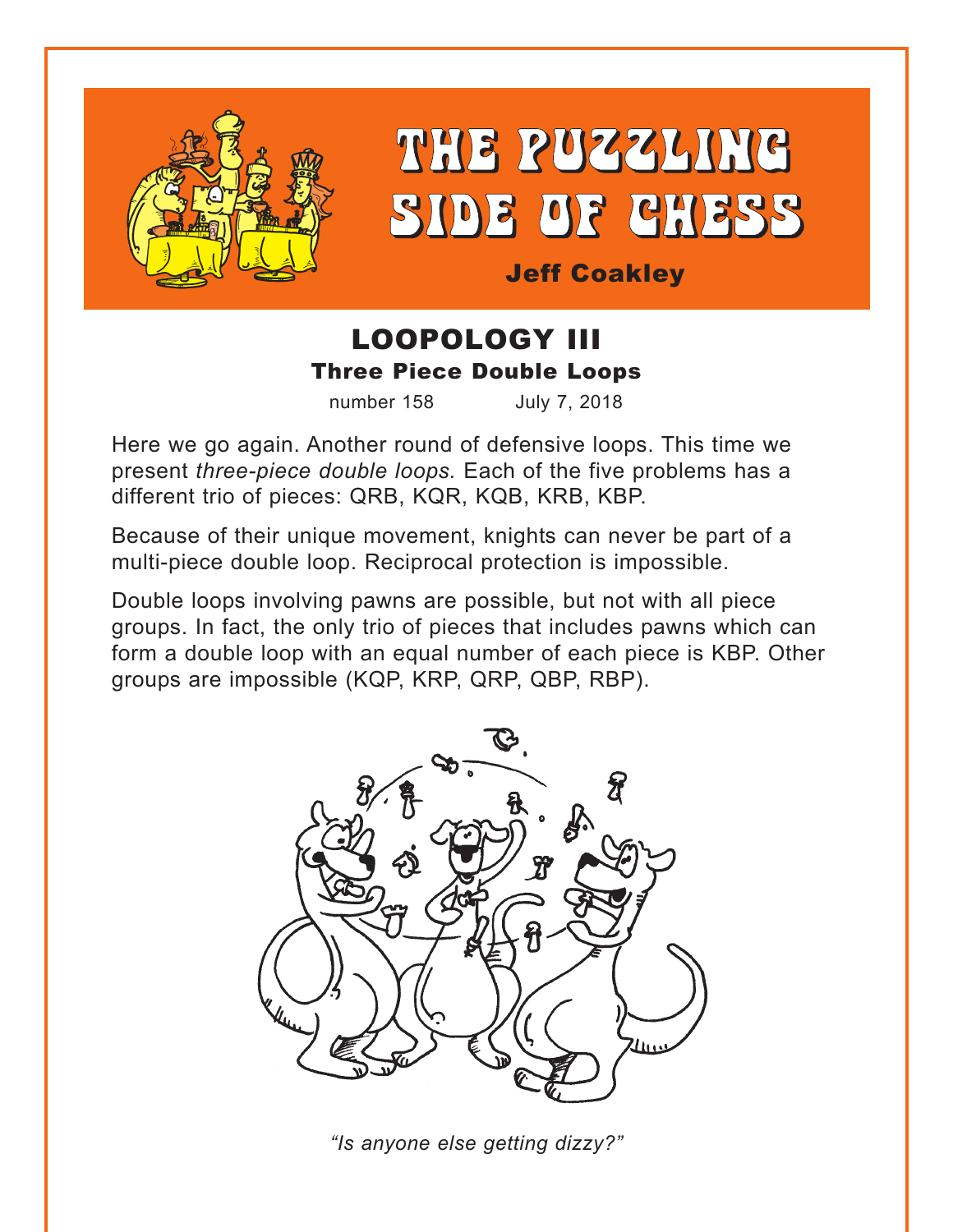# **[Double QBR Loop](#page-5-0)**

<span id="page-1-0"></span>

Place an equal number of queens, rooks, and bishops on the board so that every piece is defended exactly twice and every piece defends exactly two others. The chain of defence must form a continuous loop.

What is the maximum number of pieces?

In double loops, it is not necessary to have a consistent repeating sequence of pieces. In this case, the order Q-R-B-Q-R-B is impossible. Rooks and bishops cannot be linked together.

Thanks to François Labelle for providing optimal solutions to all the puzzles. His program also determined the number of different solutions.

Attention, solvers. Matching the record positions is a major challenge. Good luck!



*Stay focused.*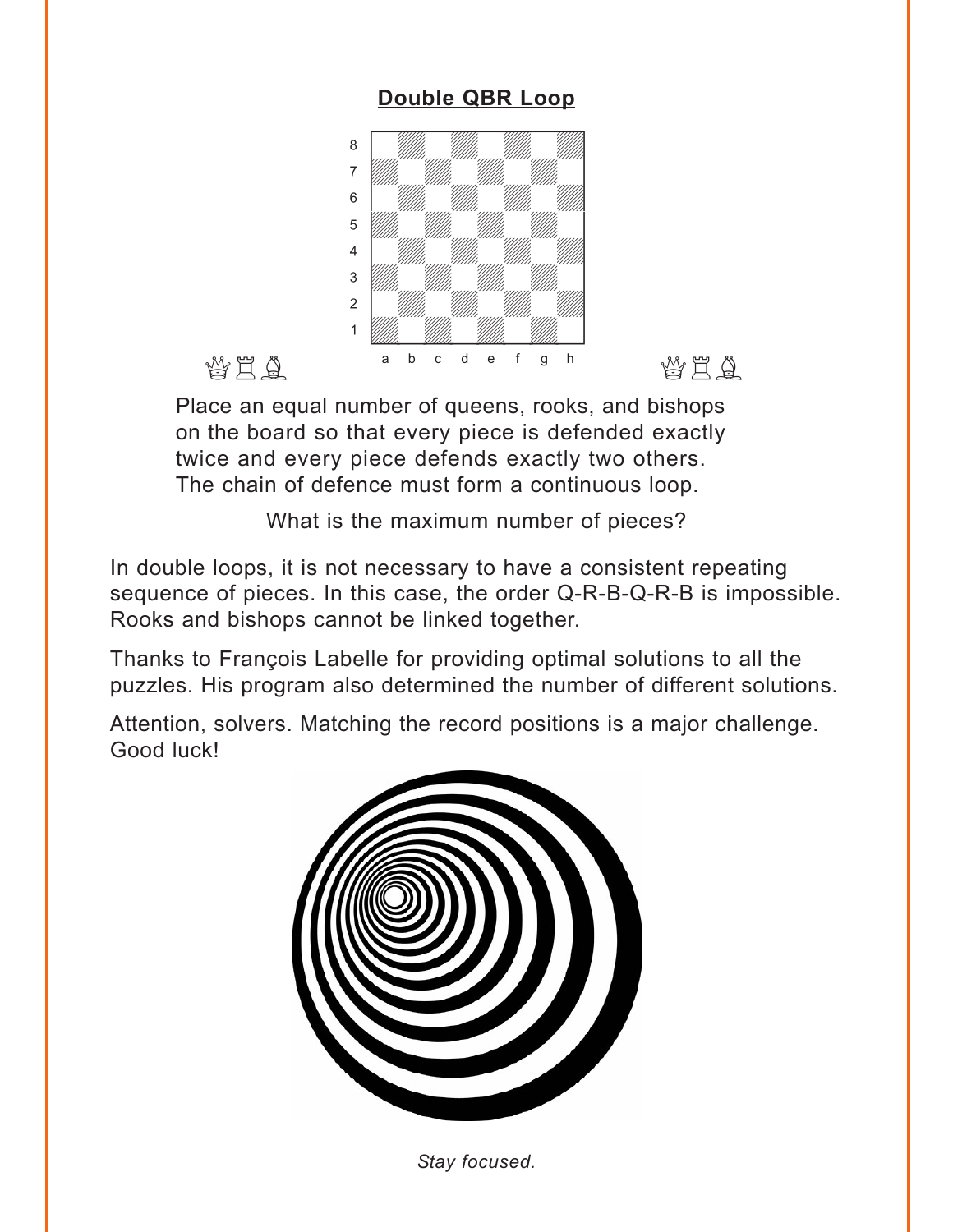# **[Double KQR Loop](#page-6-0)**

<span id="page-2-0"></span>

Place an equal number of kings, queens, and rooks on the board so that every piece is defended exactly twice and every piece defends exactly two others. The chain of defence must form a continuous loop.

What is the maximum number of pieces?



# **[Double KQB Loop](#page-6-0)**

Place an equal number of kings, queens, and bishops on the board so that every piece is defended exactly twice and every piece defends exactly two others. The chain of defence must form a continuous loop.

What is the maximum number of pieces?

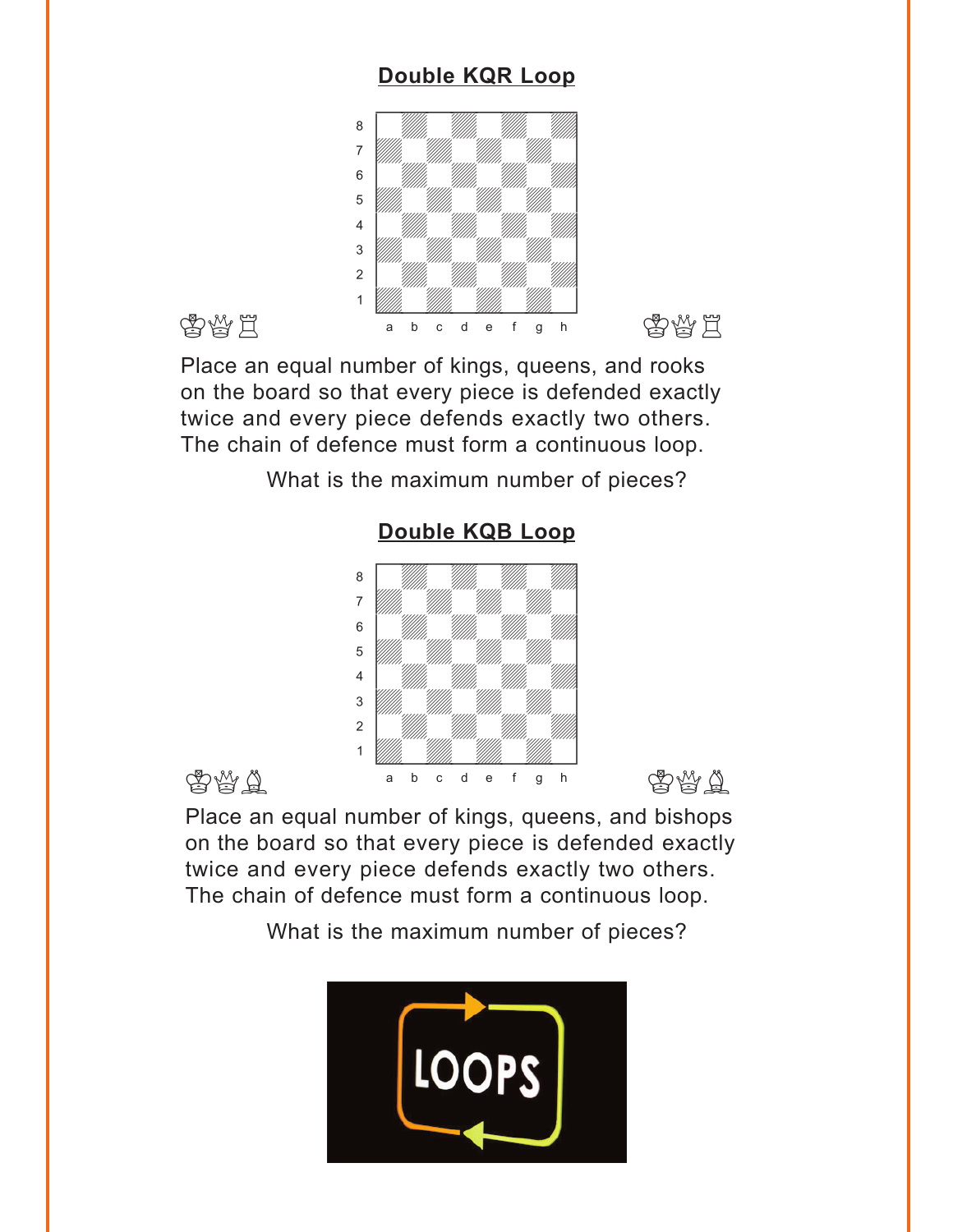### **[Double KRB Loop](#page-7-0)**

<span id="page-3-0"></span>

Place an equal number of kings, rooks, and bishops on the board so that every piece is defended exactly twice and every piece defends exactly two others. The chain of defence must form a continuous loop.

What is the maximum number of pieces?

An updated table showing the maximum values for double loops with equal numbers of each piece is given at the end of the solutions.



*Three-Roo Revolving Loop*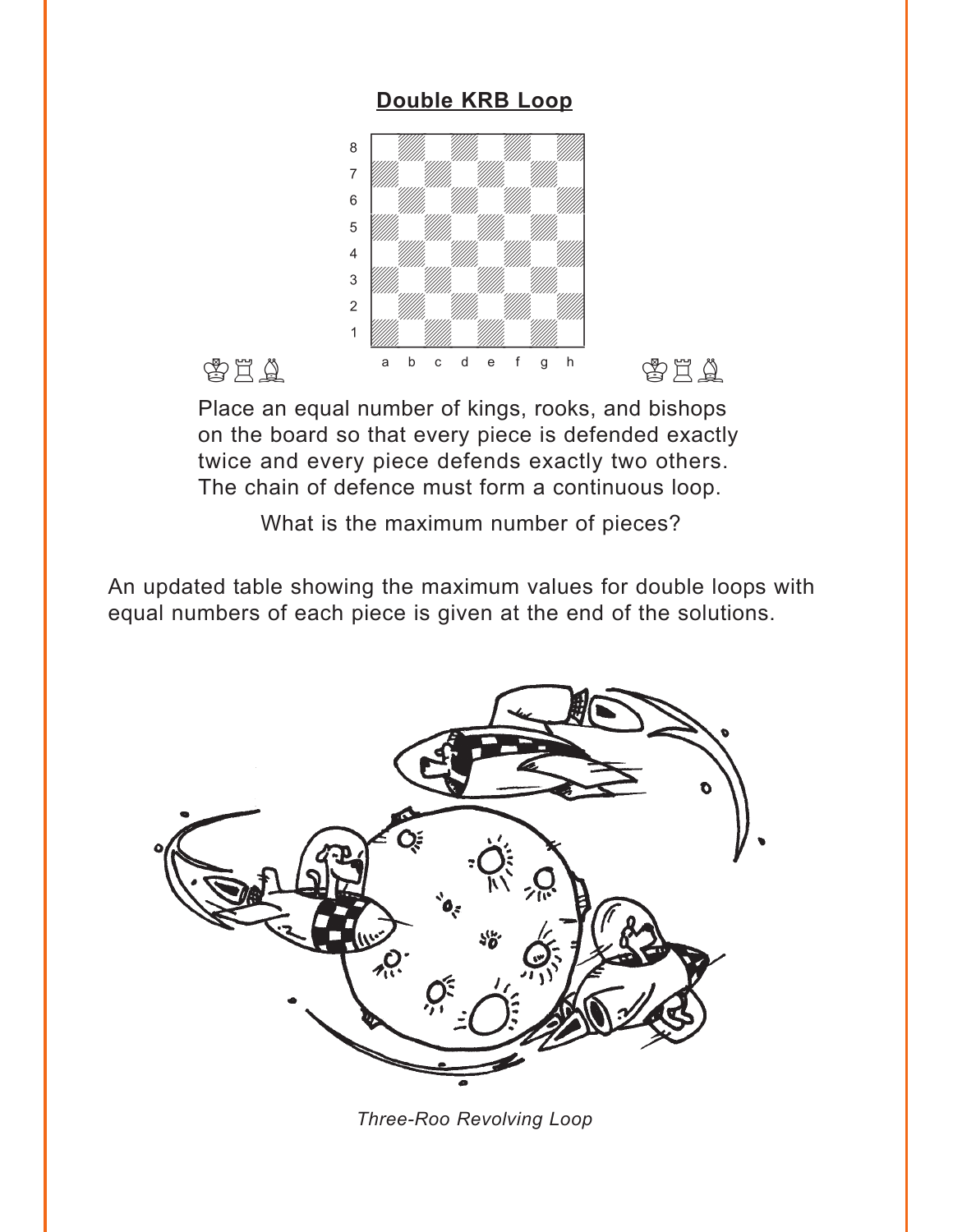### **Double KBP Loop**

<span id="page-4-0"></span>

Place an equal number of kings, bishops, and pawns on the board so that every piece is defended exactly twice and every piece defends exactly two others. The chain of defence must form a continuous loop. Pawns may not be placed on the 1st rank.

What is the maximum number of pieces?



*Loopological Progressions*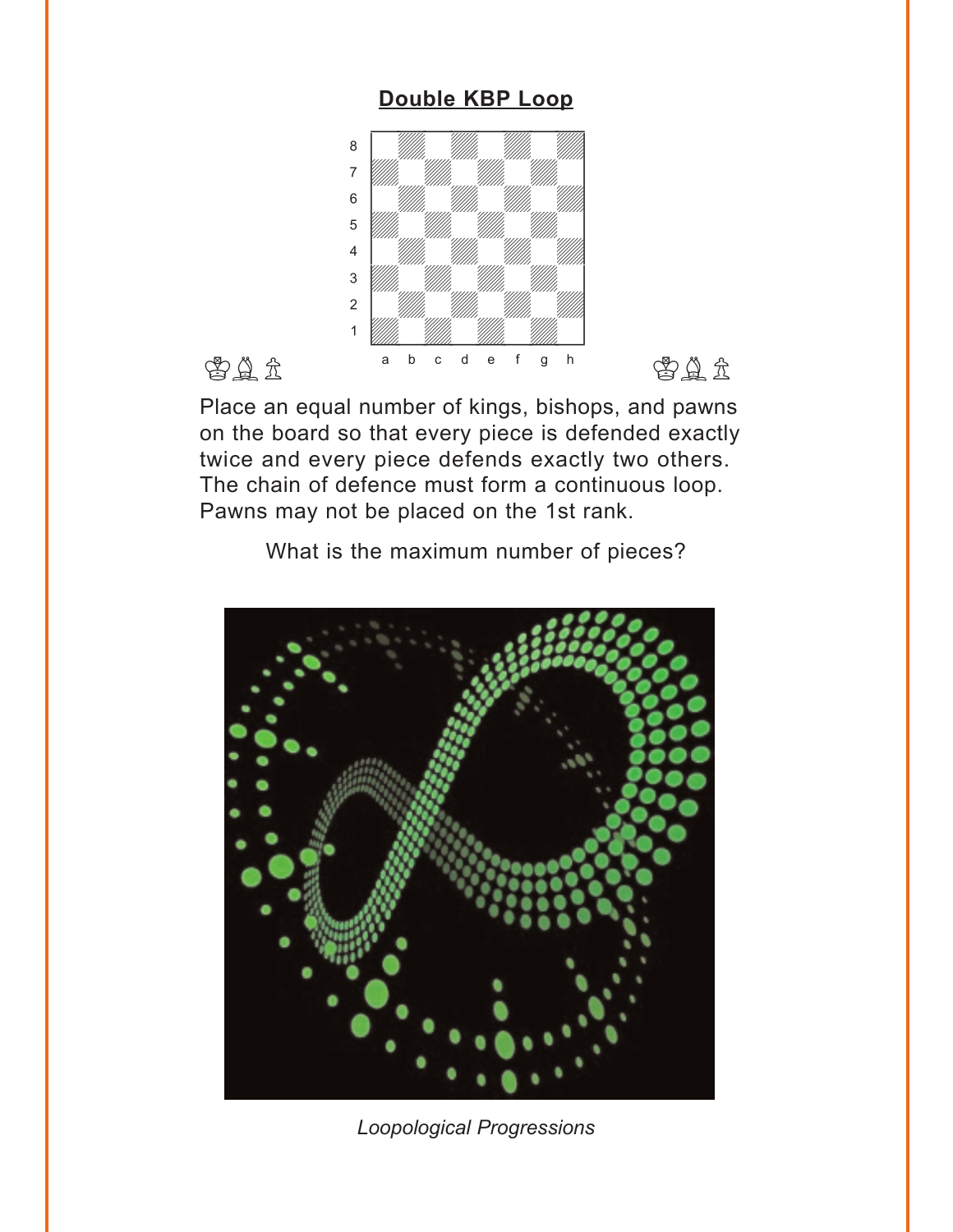# <span id="page-5-0"></span>**SOLUTIONS**

**PDF hyperlinks.** You can advance to the solution of any puzzle by clicking on the underlined title above the diagram. To return to the puzzle, click on the title above the solution diagram.

*Archives***.** Past columns and a detailed index of problem-types and composers are available in the *Puzzling Side of Chess* archives.

# **[Double QRB Loop](#page-1-0)**

J. Coakley 2018 *Puzzling Side of Chess*



<sup>4</sup> queens, 4 rooks, 4 bishops each defended twice in a continuous chain

There are 5902 solutions. This total does not include positions with the same pattern that are reflections or rotations of a previously counted solution, a convention used for all problems in the column.

François Labelle 2018

This is the only three-piece double loop in which my human efforts achieved the optimal solution. Here is one of the two symmetrical positions found subsequently by the computer.

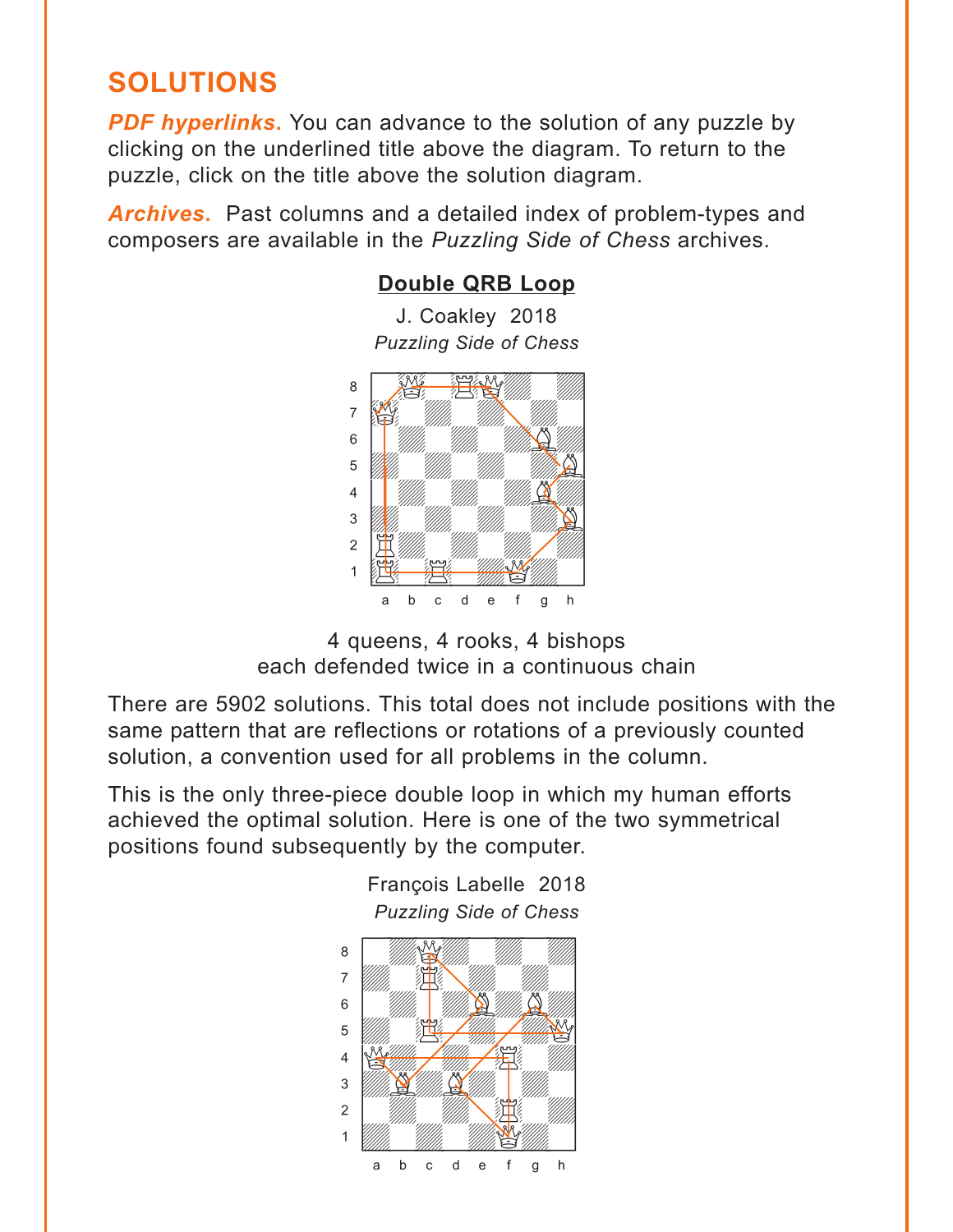### **[Double KQR Loop](#page-2-0)**

François Labelle 2018 *Puzzling Side of Chess*

<span id="page-6-0"></span>

6 kings, 6 queens, 6 rooks each defended twice in a continuous chain

There are 16 solutions.

# **[Double KQB Loop](#page-2-0)**

François Labelle 2018 *Puzzling Side of Chess*



6 kings, 6 queens, 6 bishops each defended twice in a continuous chain

There are 192 solutions. The diagram shows the first of the four symmetrical patterns.

Bd1 Kc2 Kb2 Qa3 Qa5 Qa7 Kb7 Bc8 Bd7 Be8 Kf7 Kg7 Qh6 Qh4 Qh2 Kg2 Bf1 Be2 Bd1 Kc2 Kb3 Qa3 Qa5 Qa7 Kb7 Bc8 Bd7 Be8 Kf7 Kg6 Qh6 Qh4 Qh2 Kg2 Bf1 Be2 Bf1 Be2 Kd3 Bc2 Kb3 Qa3 Qa5 Qa7 Kb7 Bc8 Bd7 Ke6 Bf7 Kg6 Qh6 Qh4 Qh2 Kg2 Qh1 Bg2 Kf3 Be2 Kd3 Bc2 Kb3 Qa3 Qa5 Qa8 Bb7 Kc6 Bd7 Ke6 Bf7 Kg6 Qh6 Qh4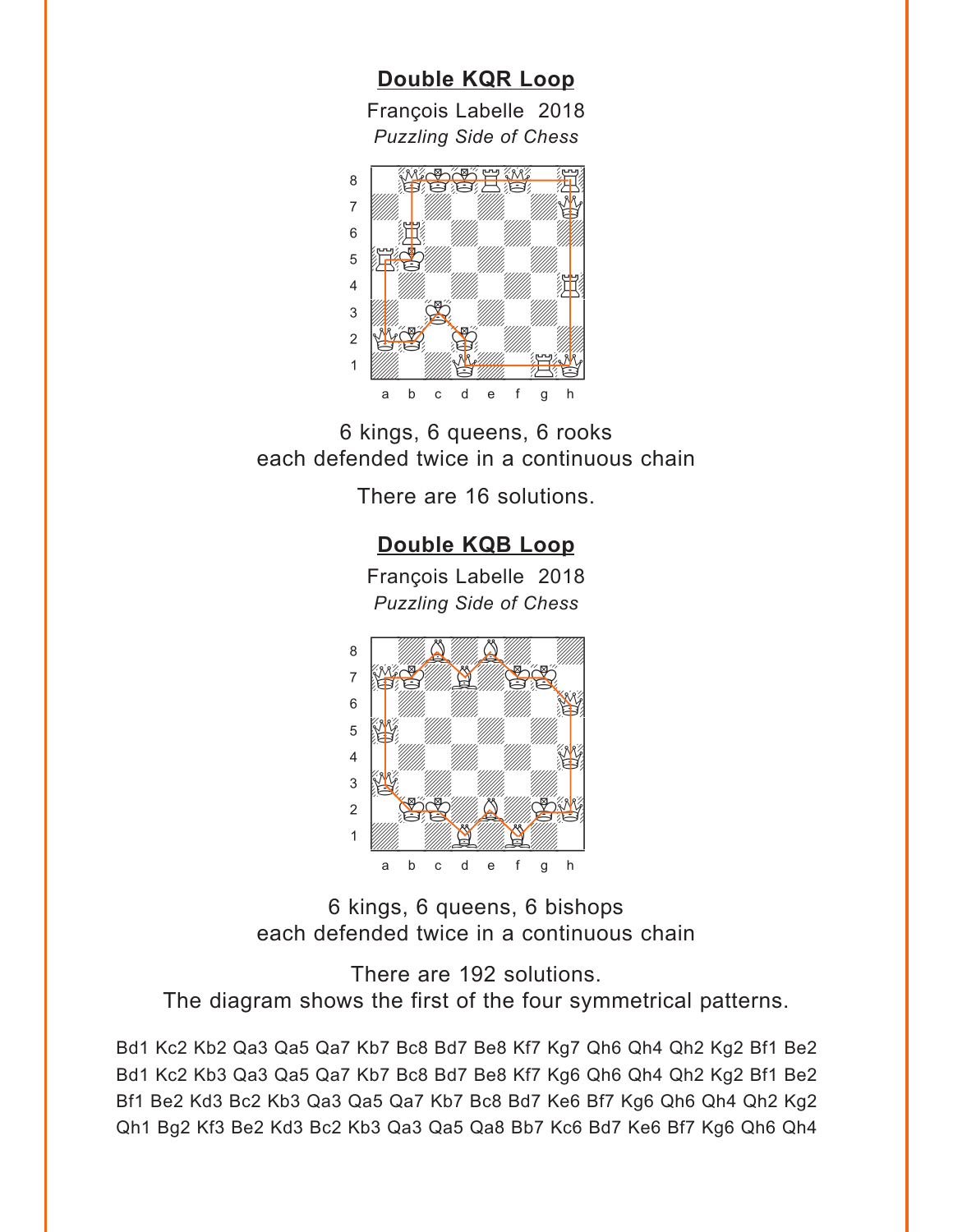**[Double KRB Loop](#page-3-0)**

François Labelle 2018 *Puzzling Side of Chess*

<span id="page-7-0"></span>

6 kings, 6 rooks, 6 bishops each defended twice in a continuous chain

There are 1462 solutions. The diagram is one of 49 that are symmetrical.



*The Nature of Space and Time*